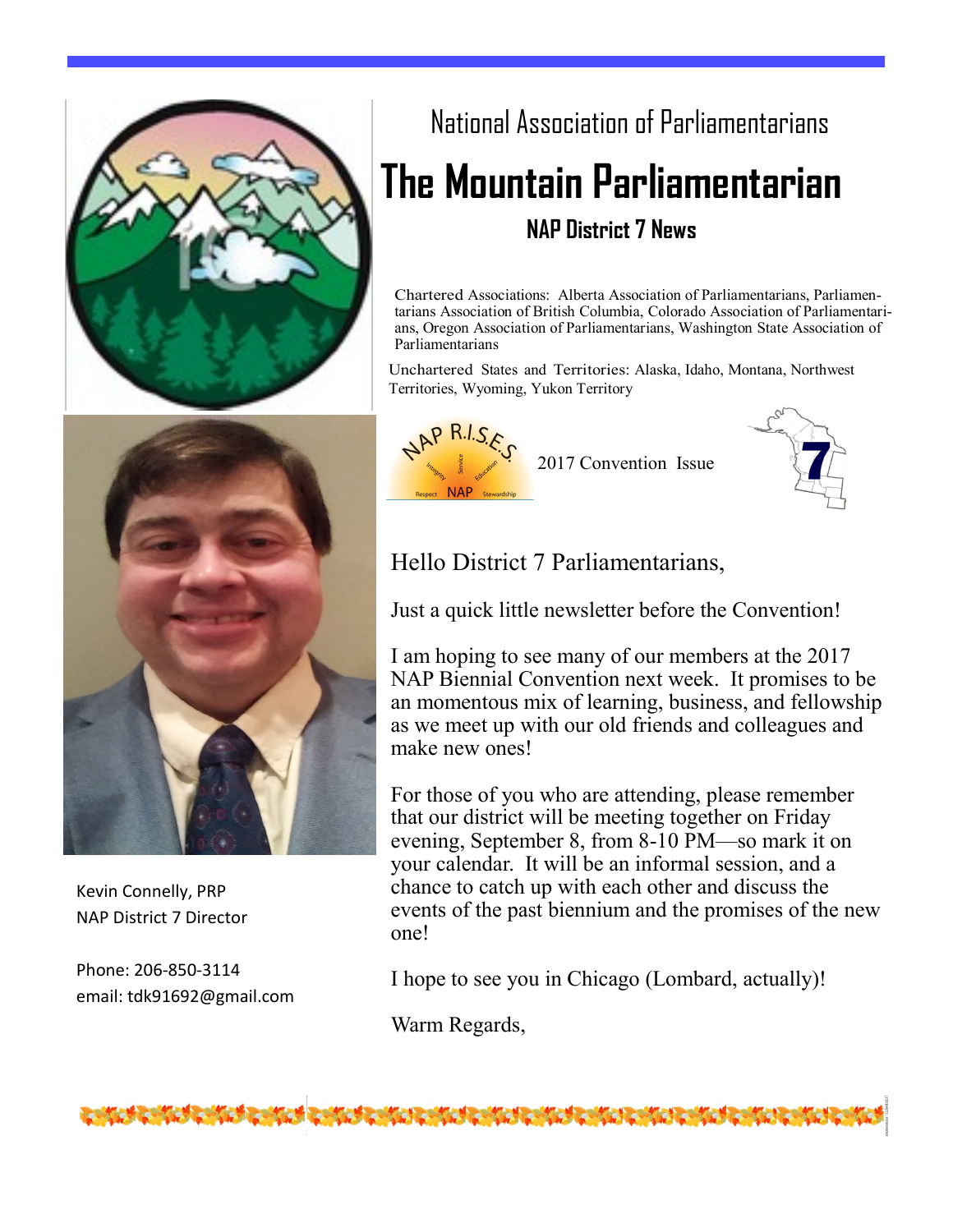



September 8-11, 2017 · Chicago, Illinois

41st Biennial Convention



# **2017 CONVENTION SCHEDULE**

*(Tentative as of March 1, 2017 – Schedule is subject to change)*

#### **Thursday, September 7, 2017**

8:30 a.m.-5 p.m. — NAP Board of Directors Meeting 12 p.m.-1:30 p.m. — Open Lunch with NAP Board Members

1 p.m.-6 p.m. — Registration & Credentialing Open 1 p.m.-6 p.m. — NAP Bookstore Open 5 p.m.-10 p.m. — Trip to Navy Pier (Downtown Chicago)

#### **Friday, September 8, 2017**

8 a.m.-12:30 p.m. — Registration & Credentialing Open 8 a.m.-12:30 p.m. — NAP Bookstore Open 8a.m.-noon — RP/Membership Exam 1 p.m.-5 p.m. — Opening NAP Biennial Business Meeting 5:30 p.m.-7:30 p.m. — Bylaws Forum 5:30 p.m.-7:30 p.m. — Registration Open 8 p.m.-10 p.m. — District/Committee Meetings

### **Saturday, September 9, 2017**

7:30 a.m.-8:30 a.m. — Registration & Credentialing Open 8:30 a.m.-noon — NAP Biennial Business Meeting (Cont'd) 12:15 p.m.-2 p.m. — Membership & Youth Recognition **Lunch** 2 p.m.-4:30 p.m. — Registration Open 2 p.m.-5:30 p.m. — NAP Bookstore Open 2:15 p.m.-3:30 p.m. — Educational Workshops 3:45 p.m.-5 p.m. — Educational Workshops 7 p.m.-10 p.m. — Silver & Blue Gala (evening attire)

## **Sunday, September 10, 2017**

7 a.m.-8 a.m. — Inspirational Service (nondenominational) 7:30 a.m.-8:30 a.m. — Registration & Credentialing Open 8:30 a.m.-noon — NAP Biennial Business Meeting (Cont'd) 12:15 p.m.-1:45 p.m. — Past Presidents Lunch 2 p.m.-6:00 p.m. — NAP Bookstore Open 2 p.m.-3:15 p.m. — Educational Workshops 3:30 p.m.-5 p.m. — Educational Workshops  $3:30$  p.m.-5 p.m.  $-2017-2019$  Board of Directors Meeting

## **Monday, September 11, 2017**

8:30 a.m.-10 a.m. — Commission on Credentialing Plenary Session 8:30 a.m.-10 a.m. — Educational Workshops 10:15 a.m.-11:15 a.m. — 2017-2019 Board Introduction 11:30 a.m.-noon — Closing Session

## **Tuesday, September 12, 2017**

8:30 a.m.-1 p.m. — 2017-2019 Board of Directors Meeting

# **Westin Lombard Yorktown Center 70 Yorktown Center - Lombard, Illinois 60148 (outside Chicago) Convention Opportunities:**

## **Membership and RP Exam Session Friday, September 8, 8 a.m.-noon**

On Friday, September 8, from 8 a.m.-noon, you can take as many as three parts of the Registered Parliamentarian® exam. Larry Martin, PRP, chairman of NAP's Membership and Registered Examiners Committee, will be the monitor. Which parts you take is up to you.

Anyone wishing to join NAP onsite may take the membership exam, which is based on the *Robert's Rules of Order, In Brief (2nd Edition)*. A free downloadable study guide is available in the NAP Online store at [www.parliamentarians.org.](http://www.parliamentarians.org/)

## **Bylaws Forum: What to Expect**

**Friday, September 8, 5:30 p.m.-7:30 p.m.**

Friday, September 8, 5:30 p.m.-7:30 p.m., Bylaws Committee Chair Weldon Merritt, PRP, will answer any of your questions about the proposed bylaws amendments to be considered during the business meetings. Bring your bylaws booklet and questions.

## **District Meetings**

#### **Friday, September 8, 8 p.m.-10 p.m.**

Connect with others from your area during the district meetings on Friday, September 8, 8 p.m.-10 p.m.

## **National Youth Day**

## **Saturday, September 9, 8:30 a.m.-5 p.m.**

NAP's Youth Committee will focus on youth and young adults studying parliamentary procedure in the  $4<sup>th</sup>$  National Youth Day program during the convention on Saturday, September 9. Attendees will include the national student parliamentarians of each of the six Career and Technical Student Organization partners of NAP.

Youth (and advisors) attending Youth Day will find it interesting to observe the Saturday morning convention business meeting with parliamentarians actively…and sometimes dramatically…carrying out "all of the motions in the book." Afternoon workshops will offer opportunities to participate in discussions and activities with parliamentarians.